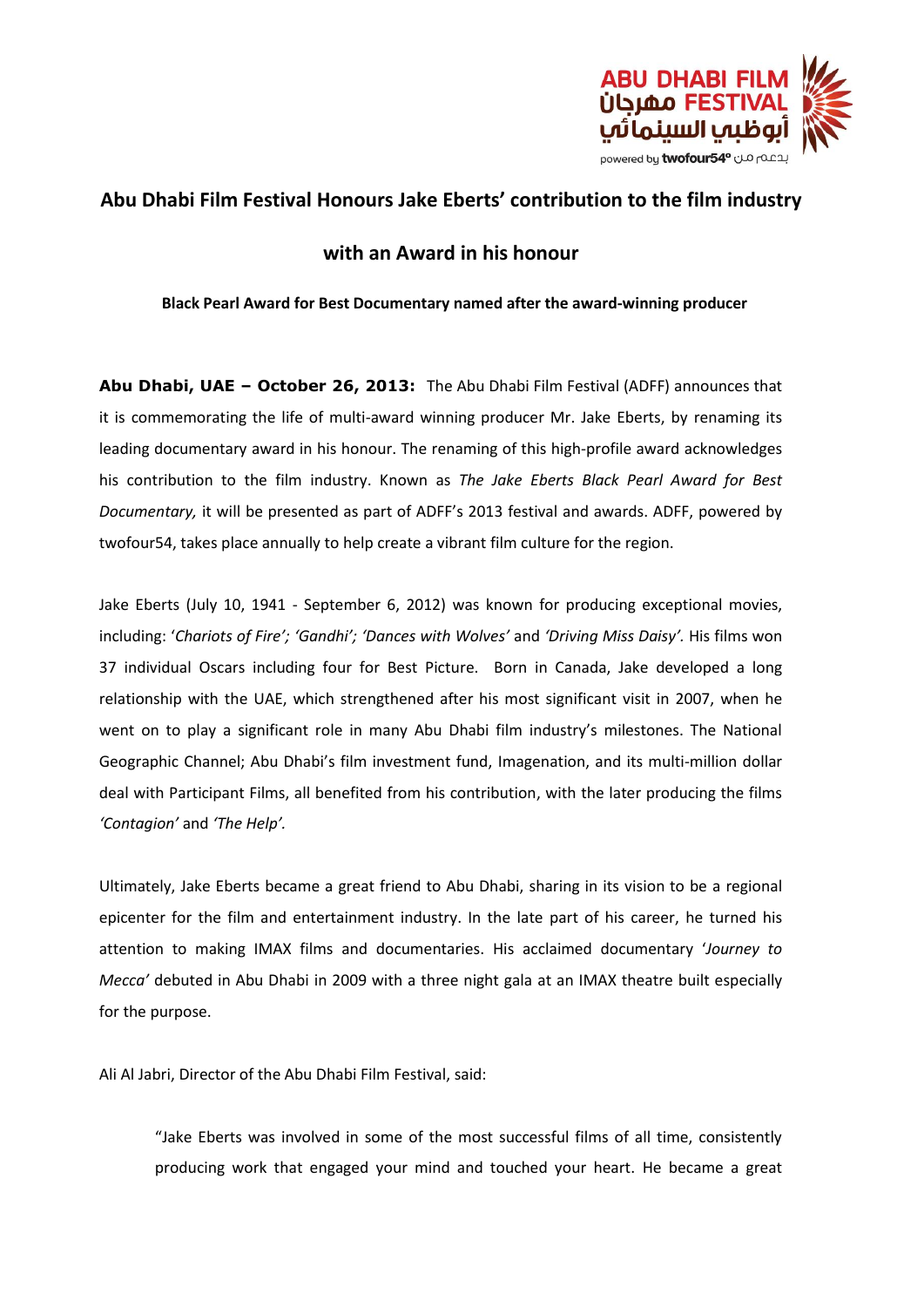

friend of Abu Dhabi and our film industry is fortunate to have been enriched by his influence. This award will be an annual reminder of the film projects in which he was involved, which have been enjoyed by so many."

To further honour Eberts legacy, a new Screening Room based at twofour54 intaj, the media production arm of twofour54, will be named after Eberts. The Screening Room will be part of the upgraded twofour54 post-production facilities to be completed early next year.

To contact the Abu Dhabi Film Festival Press Office, email [press@adff.ae](mailto:press@adff.ae) Pictures and Footage can be downloaded from our FTP server. [https://abudhabifilmfestival.exavault.com](https://abudhabifilmfestival.exavault.com/) User: adffpress Password:Pr3ssadff

### **About The Abu Dhabi Film Festival**

The Abu Dhabi Film Festival (ADFF), powered by twofour54, is presented each October to help create a vibrant film culture throughout the region. With a focus on Arab cinema and the wealth of emerging and established film talent from around the world, ADFF has become one of the most anticipated cultural events in Abu Dhabi, helping to enhance the Emirate as a hub of creativity.

Abu Dhabi Film Festival is committed to curating exceptional programs and engaging and educating the local community with their own and other cultures through the art of cinema. The work of Arab filmmakers is presented in competition with that of the international film industry's most acclaimed talent.

### **About twofour54**

twofour54, the commercial arm of the Media Zone Authority-Abu Dhabi, is one of the Middle East and North Africa (MENA) region's leading media and entertainment hubs. As part of its mission, twofour54 is driving the development of the creative industries in the region, supporting talent and content development initiatives, creativity and young entrepreneurs.

Its initiatives are contributing to the growth and diversity of the Abu Dhabi economy and its campus is home to over 200 local, regional and international companies, including Ubisoft,